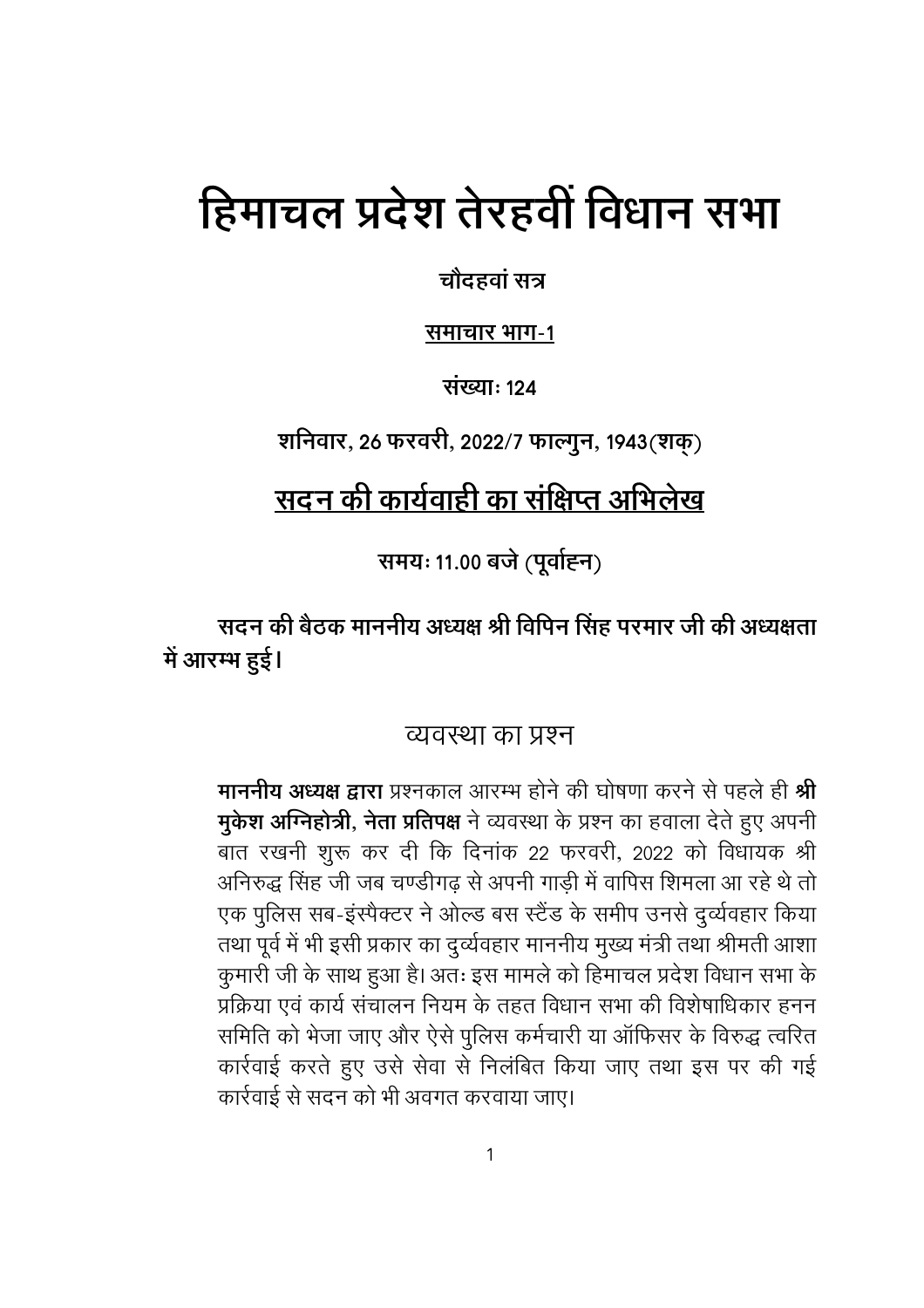माननीय मुख्य मंत्री ने सदन को वस्तुस्थिति से अवगत करवाते हुए कहा-

"माननीय विधायक श्री अनिरुद्ध सिंह ने पिछले कल इस बारे में पुलिस अधीक्षक, शिमला को एक लिखित शिकायत दी है। पुलिस अधीक्षक, शिमला ने इस शिकायत की आगामी जांच को अतिरिक्त पुलिस अधीक्षक (शहर) को सौंपा है जिस पर कार्रवाई शुरू कर दी गई है तथा आरोपी पुलिस कर्मचारी को जांच की अवधि के दौरान पुलिस लाइन हाजिर कर दिया गया है तथा उसे तुरंत प्रभाव से निलंबित भी कर दिया है। इस मामले में विभागीय जांच भी की जा रही है। उन्होंने कहा कि इस बात को सुनिश्चित किया जाएगा कि किसी भी पुलिस अधिकारी/कर्मचारी को किसी भी चुने हुए प्रतिनिधि के साथ दुर्व्यवहार करने की अनूमति नहीं दी जाएगी। इस मामले में अगर फिर भी कोई और कार्रवाई करने की आवश्यकता होगी तो उस पर विचार किया जाएगा।"

# अध्यक्ष महोदय ने जानकारी देते हुए बताया कि-

"दिनांक 25 फरवरी, 2022 को माननीय सदस्य श्री अनिरूद्ध सिंह जी की ओर से सायं 7.00 बजे हिमाचल प्रदेश विधान सभा के प्रक्रिया एवं कार्य संचालन नियमावली के नियम-76 के अंतर्गत विशेषाधिकार हनन का मामला प्राप्त हुआ है जिसमें सब इंस्पैक्टर, पवन बन्याल द्वारा माननीय सदस्य के साथ ओल्ड बस स्टैंड के समीप ट्रैफिक नियंत्रण करते हुए दुर्व्यवहार किया गया। मैंने इस मामले पर कड़ा संज्ञान लिया है तथा मामले को आगामी कार्रवाई हेतु प्रधान सचिव, गृह एवं पुलिस महानिदेशक को प्रेषित कर दिया है तथा इस मामले को विशेषाधिकार हनन समिति को भी रेफर किया जा रहा है।"

#### प्रश्नोत्तर  $1<sub>1</sub>$

#### तारांकित प्रश्न  $(1)$

तारांकित प्रश्नः 4532 (स्थगित) के उत्तर पर अनुपूरक प्रश्न पूछे गए तथा संबंधित मंत्री द्वारा उत्तर दिए गए। तारांकित प्रश्न संख्याः 4615, 4616, 4617, 4618 तथा 4619 के उत्तर पर अनुपूरक प्रश्न पूछे गए तथा संबंधित मंत्रियों द्वारा उत्तर दिए गए। प्रश्न संख्याः 4620 से 4647 के उत्तर संबंधित मंत्रियों द्वारा दिए गए समझे गए।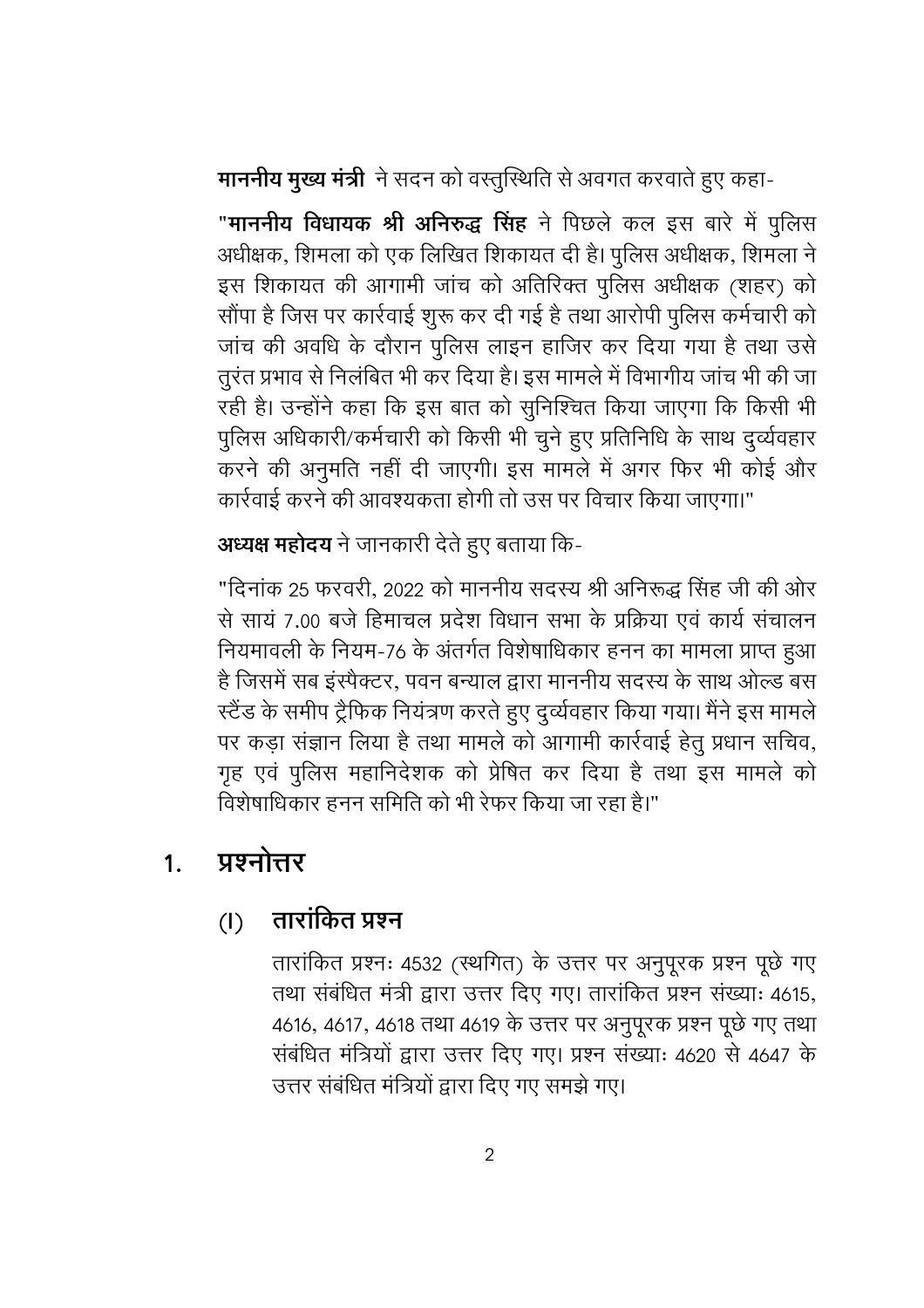## (॥) अतारांकित प्रश्न

अतारांकित प्रश्न संख्याः 1733, 1782 (स्थगित) तथा 1872 से 1889 तक के उत्तर सभा पटल पर रखे गए।

#### कागजात सभा पटल पर  $2.$

- श्री जय राम ठाकुर, मुख्य मन्त्री ने निम्नलिखित दरतावेज़ों की एक-एक प्रति  $(1)$ सभा पटल पर रखी:-
	- हिमाचल प्रदेश माल और सेवा कर अधिनियम, 2017 (2017 का  $(i)$ अधिनियम संख्यांक 10) की धारा-168 के अन्तर्गत अधिसूचना 61/2017-राज्य कर संख्याः ई0एक्स0एन0-एफ(10)-20/2016-वॉल-। दिनांक 15.11.2017 द्वारा अधिसूचित तथा शासकीय राजपत्र में दिनांक 18.11.2017 व 10.08.2018 को प्रकाशित:
	- हिमाचल प्रदेश माल और सेवा कर अधिनियम, 2017 (2017 का  $(ii)$ अधिनियम संख्यांक 10) की धारा-168 के अन्तर्गत अधिसूचना 62/2017-राज्य कर संख्याः ई0एक्स0एन0-एफ(10)-20/2016-वॉल-। दिनांक 15.11.2017 द्वारा अधिसूचित तथा शासकीय राजपत्र में दिनांक 18.11.2017 व 10.08.2018 को प्रकाशित:
	- हिमाचल प्रदेश माल और सेवा कर अधिनियम, 2017 (2017 का  $(iii)$ अधिनियम संख्यांक 10) की धारा-168 के अन्तर्गत अधिसूचना 63/2017-राज्य कर संख्याःई0एक्स0एन0-एफ(10)-20/2016-वॉल-। दिनांक 15.11.2017 द्वारा अधिसूचित तथा शासकीय राजपत्र में दिनांक 18.11.2017 व 10.08.2018 को प्रकाशित:
	- हिमाचल प्रदेश माल और सेवा कर अधिनियम, 2017 (2017 का  $(iv)$ अधिनियम संख्यांक 10) की धारा-128 के अन्तर्गत अधिसूचना 64/2017-राज्य कर संख्याःई0एक्स0एन0-एफ(10)-20/2016-वॉल-। दिनांक 15.11.2017 द्वारा अधिसूचित तथा शासकीय राजपत्र में दिनांक 18.11.2017 व 10.08.2018 को प्रकाशित:
	- हिमाचल प्रदेश माल और सेवा कर अधिनियम, 2017 (2017 का  $(V)$ अधिनियम संख्यांक 10) की धारा-23 के अन्तर्गत अधिसूचना 65/2017-राज्य कर संख्याःई0एक्स0एन0-एफ(10)-20/2016-वॉल-।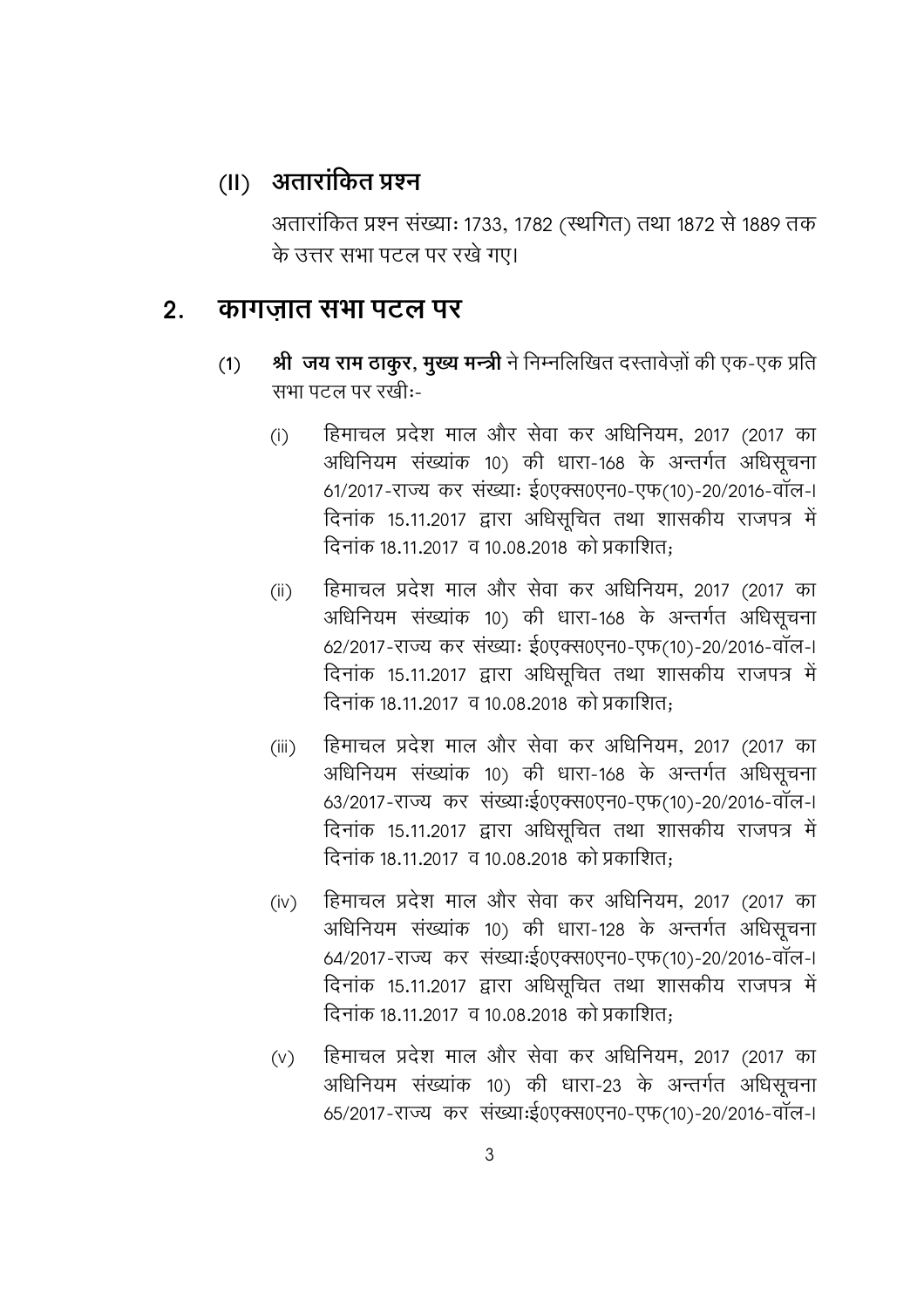दिनांक 15.11.2017 द्वारा अधिसूचित तथा शासकीय राजपत्र में दिनांक 18.11.2017 व 10.08.2018 को प्रकाशित:

- हिमाचल प्रदेश माल और सेवा कर अधिनियम, 2017 (2017 का  $(vi)$ अधिनियम संख्यांक 10) की धारा-148 के अन्तर्गत अधिसूचना 66/2017-राज्य कर संख्याःई0एक्स0एन0-एफ(10)-20/2016-वॉल-। दिनांक 15.11.2017 द्वारा अधिसूचित तथा शासकीय राजपत्र में दिनांक 18.11.2017 व 10.08.2018 को प्रकाशित:
- हिमाचल प्रदेश माल और सेवा कर अधिनियम, 2017 (2017 का  $(vii)$ अधिनियम संख्यांक 10) की धारा-164 के अन्तर्गत अधिसूचना 70/2017-राज्य कर संख्याः ई0एक्स0एन0-एफ(10)-43/2017 दिनांक 27.12.2017 द्वारा अधिसूचित तथा शासकीय राजपत्र में दिनांक 29.12.2017 को प्रकाशित: और
- भारत के संविधान के अनुच्छेद 309 के अन्तर्गत हिमाचल प्रदेश सिविल  $(viii)$ सेवाएं(समयपूर्व सेवानिवृत्ति) नियम, 2022 जोकि अधिसूचना संख्याः पर(एपी-बी)-ए(3)-3/2019 दिनांक 19.01.2022 द्वारा अधिसूचित तथा शासकीय राजपत्र में 31.01.2022 को प्रकाशित।
- डॉ0 रामलाल मारकण्डा, तकनीकी शिक्षा मन्त्री ने जे0पी0 सूचना प्रोद्यौगिकी  $(2)$ विश्वविद्यालय अधिनियम, 2002 (2002 का अधिनियम संख्यांक 14) के अन्तर्गत जे0पी0 विश्वविद्यालय, वाकनाघाट, जिला सोलन का वार्षिक प्रतिवेदन. वर्ष 2020-2021 की प्रति सभा पटल पर रखी।

#### अनुपूरक बजट (प्रथम एवं अन्तिम किस्त) वित्तीय वर्ष 2021- $3.$ 2022-प्रस्तुतीकरण एवं पारण।

श्री जगत सिंह नेगी, सदस्य ने आपत्ति व्यक्त करते हुए कहा कि इस संबंध में प्राप्त दस्तावेज उन्हें अभी-अभी प्राप्त हुआ है जिस कारण इसका अध्ययन करने का समय नहीं मिला जबकि नियमानुसार इसे 24 घण्टे पहले सर्कुलेट किया जाना चाहिए था।

माननीय अध्यक्ष ने नियमों का हवाला देते हुए बताया कि "विनियोग विधेयक, वित्त विधेयक और ऐसे गोपनीय विधेयक जो कार्यसूची में नहीं रखे जाते हैं, सदस्यों को पहले प्रतियां बांटे बिना ही पूर:स्थपित किए जा सकते हैं"।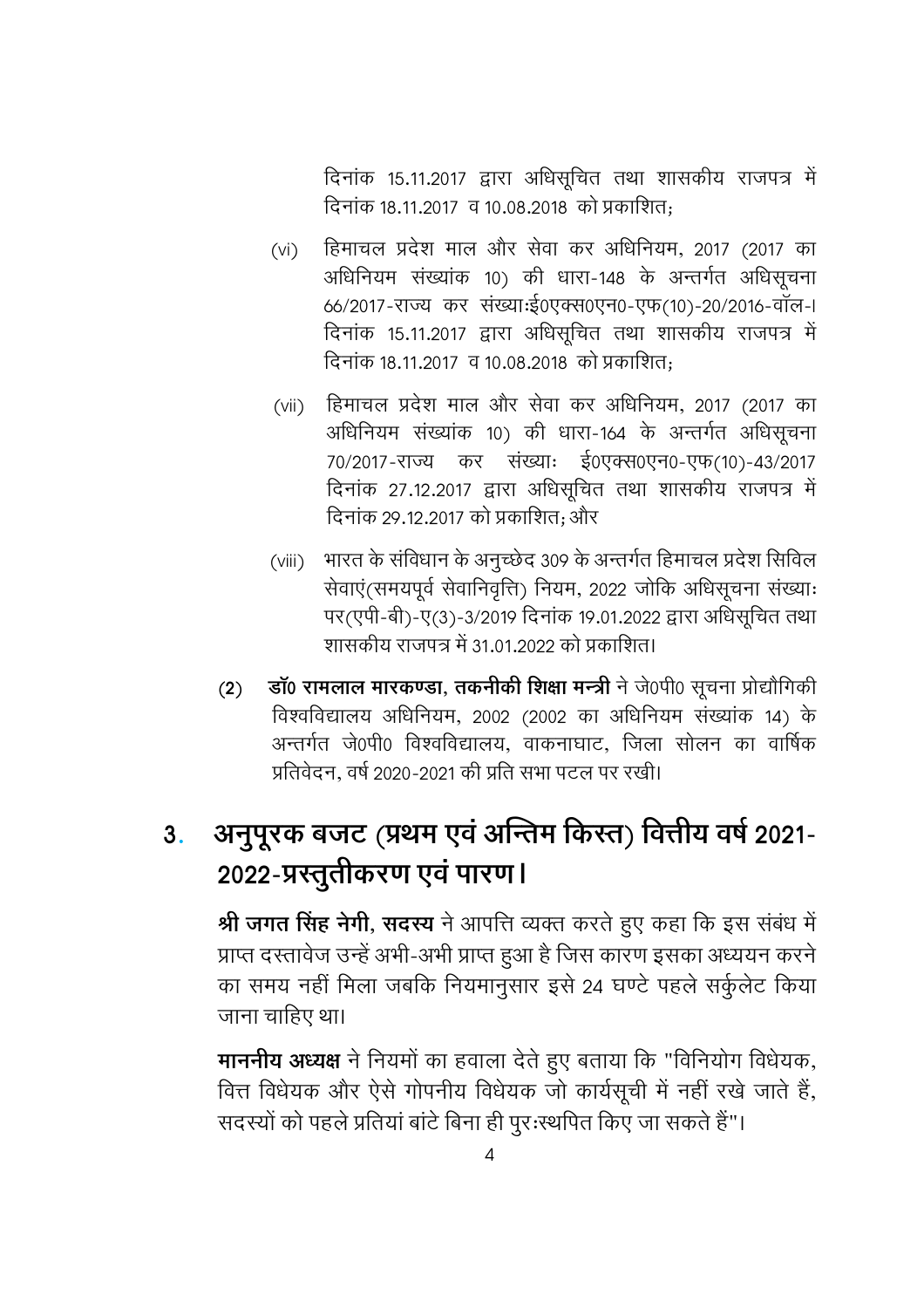तत्पश्चात प्रस्ताव प्रस्तुत हुआ कि राज्यपाल महोदय को 31 मार्च, 2022 को समाप्त होने वाले वित्तीय वर्ष के दौरान मांग संख्याः १, २, ३, ४, ५, ६, ७, ८, ९, 10, 11, 12, 13, 14, 15, 16, 17, 18, 19, 20, 21, 22, 23, 24, 25, 26, 27, 28, 29, 30, 31 और 32 के अंतर्गत राजस्व और पूंजी के निमित्त ऑर्डर पेपर के कॉलम नम्बर 3 में दर्शाई गई अतिरिक्त धनराशियां सम्बन्धित सेवाओं के लिए हिमाचल प्रदेश राज्य की संचित निधि में से दे दी जाएं।

## प्रस्ताव स्वीकार हुआ।

## मांगे पूर्ण रूप से पारित हुईं।

#### विधायी कार्य  $\mathbf{A}$ .

(।) सरकारी विधेयक की पुरःस्थापना

श्री जय राम ठाकुर, मुख्य मंत्री ने प्रस्ताव किया कि हिमाचल प्रदेश विनियोग विधेयक, 2022 (2022 का विधेयक संख्यांक-1) को पूर:स्थापित करने की अनुमति दी जाए।

#### अनुमति दी गई।

श्री जय राम ठाकुर, मुख्य मंत्री ने हिमाचल प्रदेश विनियोग विधेयक, 2022 (2022 का विधेयक संख्यांक-1) पूर:स्थापित किया।

#### <u>सरकारी विधेयक पर विचार-विमर्श एवं पारण</u>  $(II)$

श्री जय राम ठाकुर, मुख्य मन्त्री ने प्रस्ताव किया कि हिमाचल प्रदेश विनियोग विधेयक, 2022 (2022 का विधेयक संख्यांक-1) पर विचार किया जाए।

बिल पर खण्डशः विचार हुआ। खण्ड 2 और 3 विधेयक का अंग बने। अनुसूची विधेयक का अंग बनी। खण्ड 1, संक्षिप्त नाम और विधायी सूत्र विधेयक का अंग बने।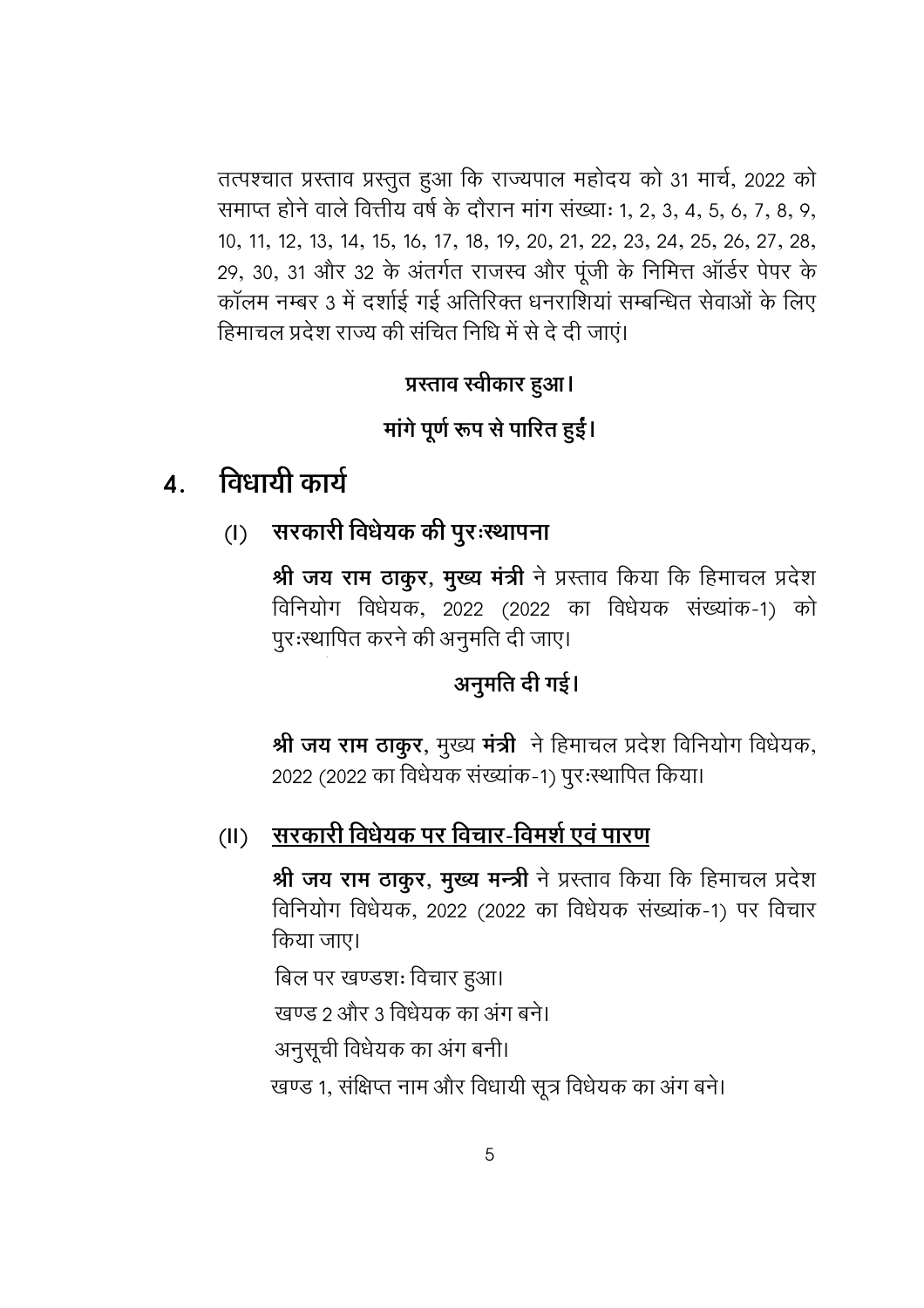श्री जय राम ठाकुर, मुख्य मन्त्री ने यह भी प्रस्ताव किया कि हिमाचल प्रदेश विनियोग विधेयक, 2022 (2022 का विधेयक संख्यांक-1) को पारित किया जाए।

## प्रस्ताव स्वीकार हुआ।

हिमाचल प्रदेश विनियोग विधेयक, 2022 (2022 का विधेयक संख्यांक-1) पारित हुआ।

# मुख्य मंत्री द्वारा वक्तव्य

माननीय मुख्य मंत्री ने यूक्रेन में फंसे हिमाचली छात्रों में से कुछेक छात्रों को दो विमानों के माध्यम से सुरक्षित वापिस लाये जाने बारे वक्तव्य दिया।

#### राज्यपाल महोदय के अभिभाषण पर धन्यवाद प्रस्ताव पर चर्चा  $\boldsymbol{4}$ . जारी

निम्नलिखित ने धन्यवाद प्रस्ताव पर हुई चर्चा में भाग लियाः-

#### 1. श्रीमती आशा कुमारी

मुख्य मंत्री ने श्रीमती आशा कुमारी, सदस्या द्वारा गौ-सदनों तथा एस.पी.ओज.के बारे में जिक्र करने पर स्थिति स्पष्ट की।

खाद्य, नागरिक आपूर्ति एवं उपभोक्ता मामले मंत्री ने माननीय सदस्या द्वारा सरसों के तेल के संदर्भ में टिप्पणी करने पर स्थिति स्पष्ट की। श्रीमती आशा कुमारी द्वारा चर्चा जारी-

(1.05 बजे अपराह्न सदन की बैठक भोजनावकाश के लिए 02.00 बजे अपराह्न तक स्थगित हुई।)

(भोजनावकाश के उपरान्त 02.15 बजे अपराह्न सदन की बैठक अध्यक्ष, श्री विपिन सिंह परमार की अध्यक्षता में पुनः आरम्भ हुई।)

धन्यवाद प्रस्ताव पर आगे चर्चा जारी-

#### 2. श्री इन्द्र सिंह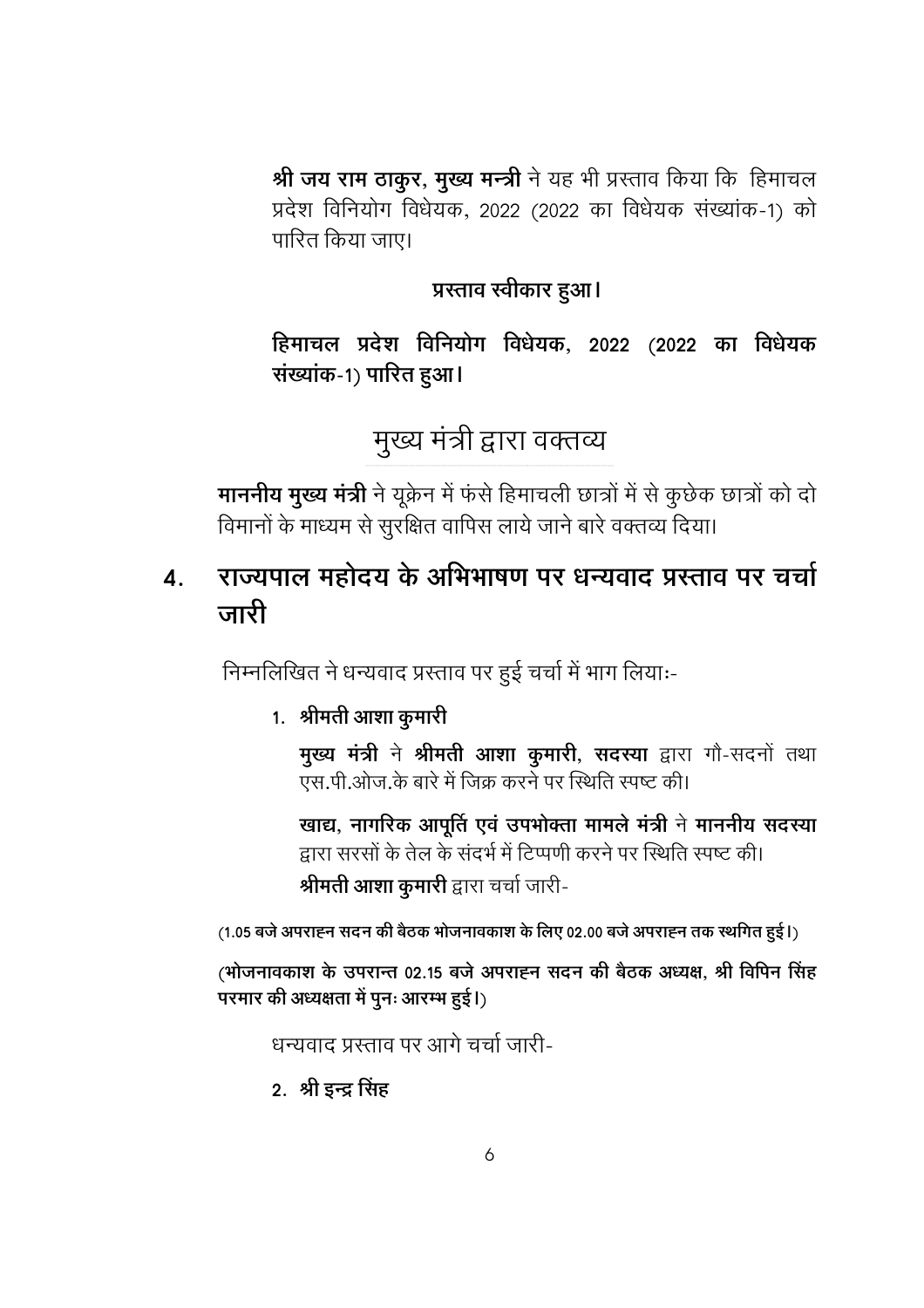(02.20 बजे अपराह्न श्री बलबीर सिंह, सभापति पदासीन हुए।)

## 3. श्री सुन्दर सिंह ठाकुर

श्री सुन्दर सिंह ठाकुर, सदस्य द्वारा यह जिक्र करने पर कि प्रधानमंत्री के कार्यक्रम/सभा में हिमाचल पावर पॉलिसी को रिलीज करने वाला था तथा उन्होंने कुल्लू में वेंटिलेटर्ज का विषय भी उठाया। इन दोनों बिन्दुओं पर माननीय मुख्य मंत्री ने स्थिति स्पष्ट की।

कुल्लू के डोहलूनाला में NHAI द्वारा स्थापित टोल बैरियर पर गुंडागर्दी बारे टिप्पणी करने पर शिक्षा मंत्री ने स्थिति स्पष्ट की। इसी दौरान श्री सुन्दर सिंह ठाकुर, सदस्य तथा शिक्षा मंत्री द्वारा आपस में व्यक्तिगत आरोप-प्रत्यारोप भी लगाये गए जिसके बाद दोनों पक्षों में नोकझोंक भी हुई।

हिम ऊर्जा की लाइट्स की कीमतों पर टिप्पणी करने पर बहुउद्देश्यीय परियोजनाएं एवं ऊर्जा मंत्री ने स्थिति स्पष्ट की।

कृषि सिंचाई योजनाओं के बारे में जिक्र करने पर कि जब से यह सरकार आई है, योजनाएं बन्द पड़ी हैं तथा 20 गौवंश की ठण्ड के कारण मृत्यु हो गई, बारे मसला उठाने पर ग्रामीण विकास एवं पंचायती राज मंत्री ने स्थिति स्पष्ट की।

#### 4. श्री रमेश चंद ध्वाला

 $(04.07$  बजे अपराह्न माननीय अध्यक्ष पदासीन हुए)

5. श्री राम लाल ठाकूर

# उद्योग मंत्री द्वारा प्रस्ताव

उद्योग मंत्री ने प्रस्ताव प्रस्तुत किया कि माननीय सदन की अनुमति हो तो दिनांक 28.02.2022 को आयोजित सदन की बैठक महाशिवरात्रि के उपलक्ष्य में स्थगित की जाए तथा दिनांक 02 फरवरी, 2022 को निर्धारित सदन की बैठक 10:00 बजे प्रातः आयोजित कर ली जाए व निर्धारित प्रश्नकाल को भी स्थगित किया जाए यानी दिनांक 28.02.2022 व 02.03.2022 के लिए निर्धारित प्रश्नों को दिनांक 02.03.2022 को सभा पटल पर रखा हुआ समझा जाए।

श्री मुकेश अग्निहोत्री, नेता प्रतिपक्ष ने प्रस्ताव पर सहमति व्यक्त की।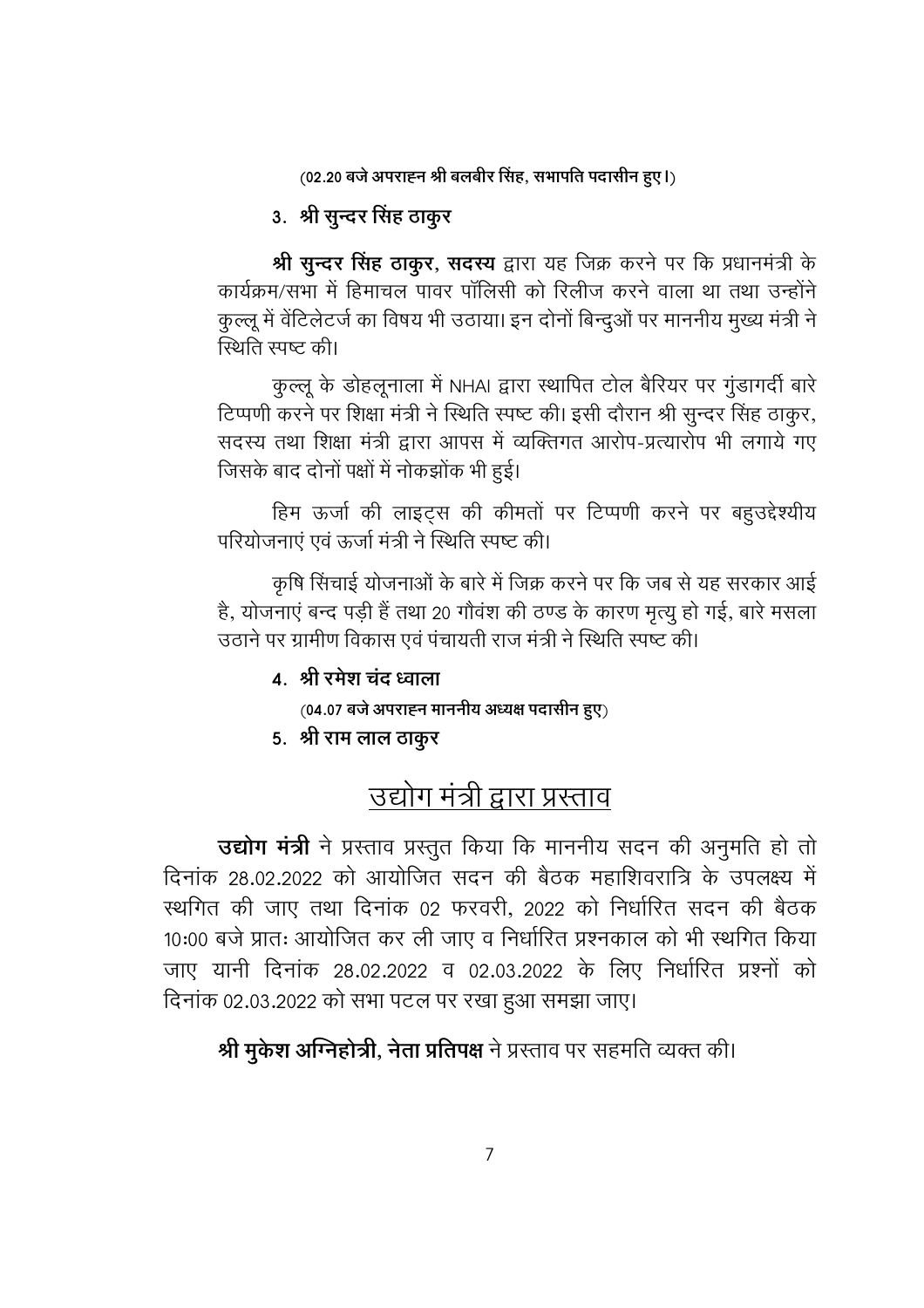माननीय मुख्य मंत्री ने जानकारी दी कि अधिकांश माननीय सदस्यों की ओर से इस बात के लिए बार-बार आग्रह आ रहा था क्योंकि महाशिवरात्रि के पर्व की बहुत मान्यता व श्रद्धा है। अतः मैं भी इस प्रस्ताव के साथ पूर्णतया सहमत हूं।

#### प्रस्ताव सर्वसम्मति से पारित हुआ।

माननीय अध्यक्ष ने सूचना दी कि-

"**माननीय उद्योग मंत्री** द्वारा प्रस्तुत प्रस्ताव के अनुसार सदन के नेता, श्री जय राम ठाकुर तथा नेता प्रतिपक्ष, श्री मुकेश अग्निहोत्री और समूचे माननीय सदस्यों की सहमति के बाद 28 फरवरी, 2022 को विधान सभा सत्र की बैठक को महाशिवरात्रि के उपलक्ष्य में स्थगित किया जाता है तथा दिनांक 02 मार्च, 2022 को निर्धारित सदन की बैठक प्रातः 10.00 बजे आयोजित की जाएगी। अतः समय का सभी माननीय सदस्य ध्यान रखें। दिनांक 28 फरवरी, 2022 और 02 मार्च, 2022 के लिए निर्धारित प्रश्नों को दिनांक 02 मार्च, 2022 को सभा पटल पर रखा हुआ समझा जाएगा तथा राज्यपाल महोदय के अभिभाषण पर धन्यवाद प्रस्ताव पर चर्चा जारी रहेगी और माननीय मुख्य मंत्री जी 02 मार्च, 2022 को चर्चा का लगभग 11.00 बजे पूर्वाह्न उत्तर देंगे।"

(05.00 बजे अपराह्न सदन की बैठक 6.00 बजे अपराह्न तक बढ़ाई गई।)

- 6. श्री बिक्रम सिंह, माननीय उद्योग मंत्री
- 7. श्री आशीष बुटेल
- 8. श्री जीत राम कटवाल (05.50 बजे अपराह्न श्री बलबीर सिंह, सभापति पदासीन हुए।)

(06.00 बजे सदन की बैठक 7.00 बजे तक बढ़ाई गई।

- 9. डॉ0(कर्नल) धनी राम शांडिल
- 10. श्री होशयार सिंह

 $(06.40$  बजे अपराहन माननीय अध्यक्ष पदासीन हुए)